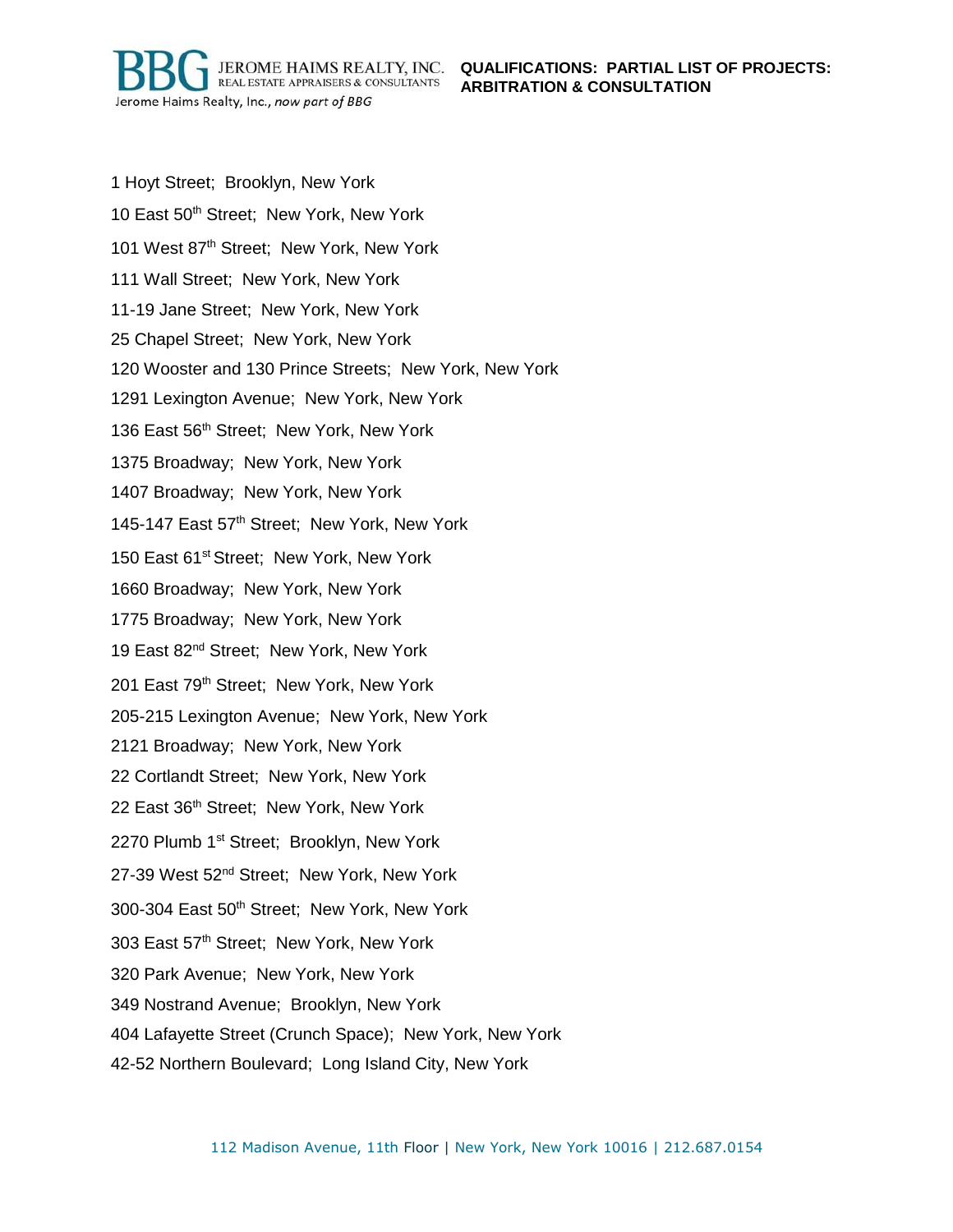REAL ESTATE APPRAISERS & CONSULTANTS Jerome Haims Realty, Inc., now part of BBG

44-58 East 8<sup>th</sup> Street; New York, New York 475 Park Avenue South; New York, New York 488 Third Avenue; New York, New York 49-51 Park Place; New York, New York 498 Seventh Avenue; New York, New York 501 Madison Avenue; New York, New York 60 East 12th Street; New York, New York 608 Fifth Avenue; New York, New York 635 Madison Avenue; New York, New York 635-639 Avenue of the Americas; New York, New York 655 Avenue of the Americas; New York, New York 67-79 East 161st Street; Bronx, New York 680 Madison Avenue; New York, New York 708 Broadway; New York, New York 711 Third Avenue; New York, New York 720 Lexington Avenue; New York, New York 800 Seventh Avenue; New York, New York 936-940 Second Avenue; New York, New York 95-117 Worth Street; New York, New York 979 Third Avenue; New York, New York Bayside Shopping Center; Bayside, Queens Berenger v. 261 West LLC & Board of Managers; New York, New York BP Matter; Greenpoint, Brooklyn, New York Canterbury Green; Stamford, Connecticut Castle Village; New York, New York Chrysler Building; New York, New York Cole vs. Macklowe; Various Locations Corsello v. Verizon New York Inc. et. al.; New York, New York Deepdale Golf Club; North Hills, New York Domb vs. Domb; Various Locations Elaine D. Broome vs. John Broome